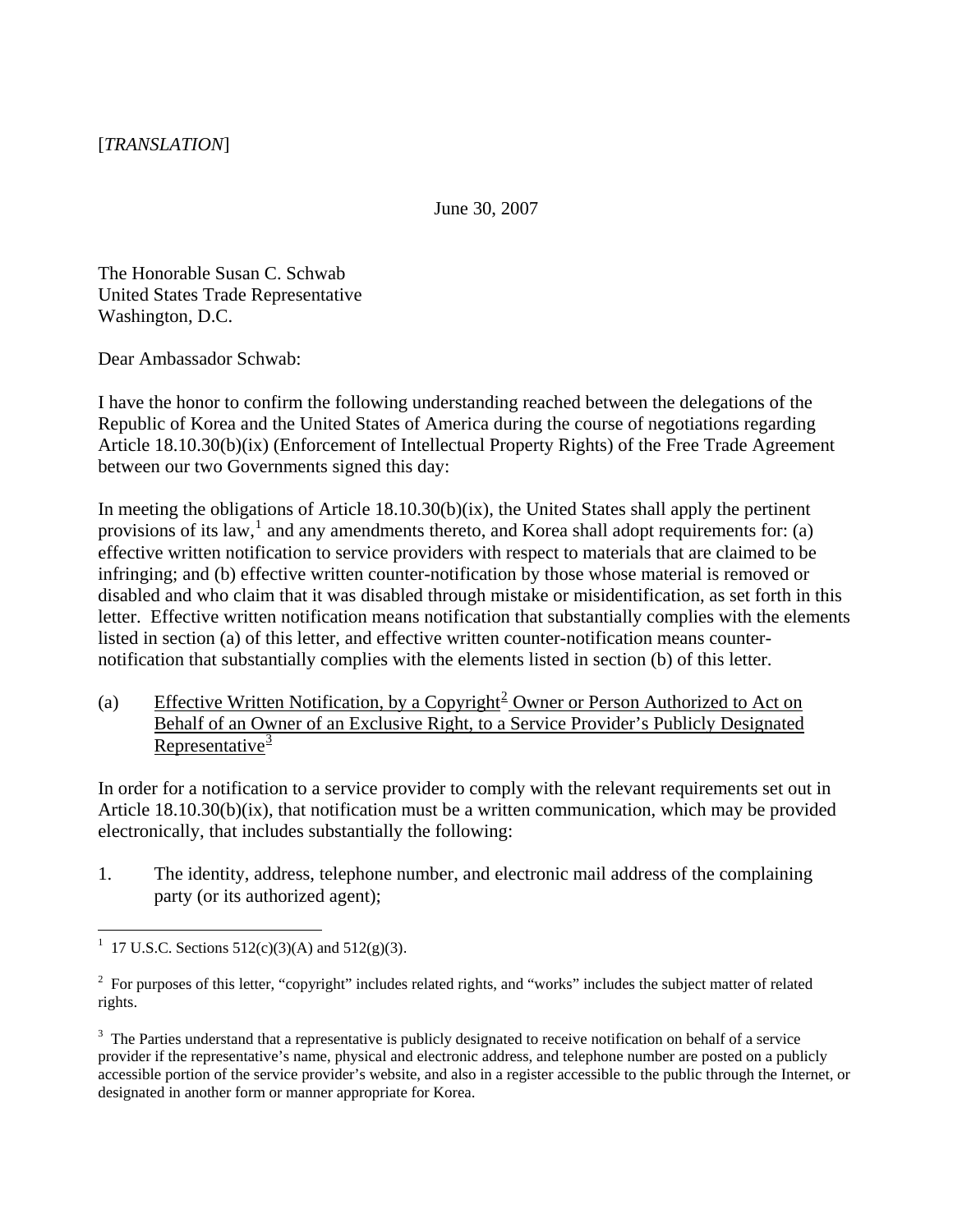- 2. Information reasonably sufficient to enable the service provider to identify the copyrighted work(s)<sup>[4](#page-1-0)</sup> claimed to have been infringed;
- 3. Information reasonably sufficient to permit the service provider to identify and locate the material residing on a system or network controlled or operated by it or for it that is claimed to be infringing, or to be the subject of infringing activity, and that is to be removed, or access to which is to be disabled; $5$
- 4. A statement that the complaining party has a good faith belief that use of the material in the manner complained of is not authorized by the copyright owner, its agent, or the law;
- 5. A statement that the information in the notification is accurate;
- 6. A statement with sufficient indicia of reliability (such as a statement under penalty of perjury or equivalent legal sanctions) that the complaining party is the holder of an exclusive right that is allegedly infringed, or is authorized to act on the owner's behalf; and
- 7. The signature of the person giving notification.<sup>[6](#page-1-2)</sup>

 $\overline{a}$ 

(b) Effective Written Counter-Notification by a Subscriber<sup>[7](#page-1-3)</sup> Whose Material was Removed or Disabled as a Result of Mistake or Misidentification of Material

In order for a counter-notification to a service provider to comply with the relevant requirements set out in Article 18.10.30(b)(ix), that counter-notification must be a written communication, which may be provided electronically, that includes substantially the following:

- 8. The identity, address, and telephone number of the subscriber;
- 9. The identity of the material that has been removed or to which access has been disabled;

<span id="page-1-0"></span><sup>4</sup> If multiple copyrighted works at, or linked to from, a single online site on a system or network controlled or operated by or for the service provider are covered by a single notification, a representative list of such works at, or linked to from, that site may be provided.

<span id="page-1-1"></span><sup>&</sup>lt;sup>5</sup> In the case of notifications regarding an information location tool pursuant to paragraph (b)(i)(D) of Article 18.10.30, the information provided must be reasonably sufficient to permit the service provider to locate the reference or link residing on a system or network controlled or operated by or for it, except that in the case of a notification regarding a substantial number of references or links at a single online site residing on a system or network controlled or operated by or for the service provider, a representative list of such references or links at the site may be provided, if accompanied by information sufficient to permit the service provider to locate the references or links.

<span id="page-1-2"></span><sup>&</sup>lt;sup>6</sup> A signature transmitted as part of an electronic communication satisfies this requirement.

<span id="page-1-3"></span> $<sup>7</sup>$  For purposes of this letter, "subscriber" refers to the person whose material has been removed or disabled by a service</sup> provider as a result of an effective notification described in section (a) of this letter.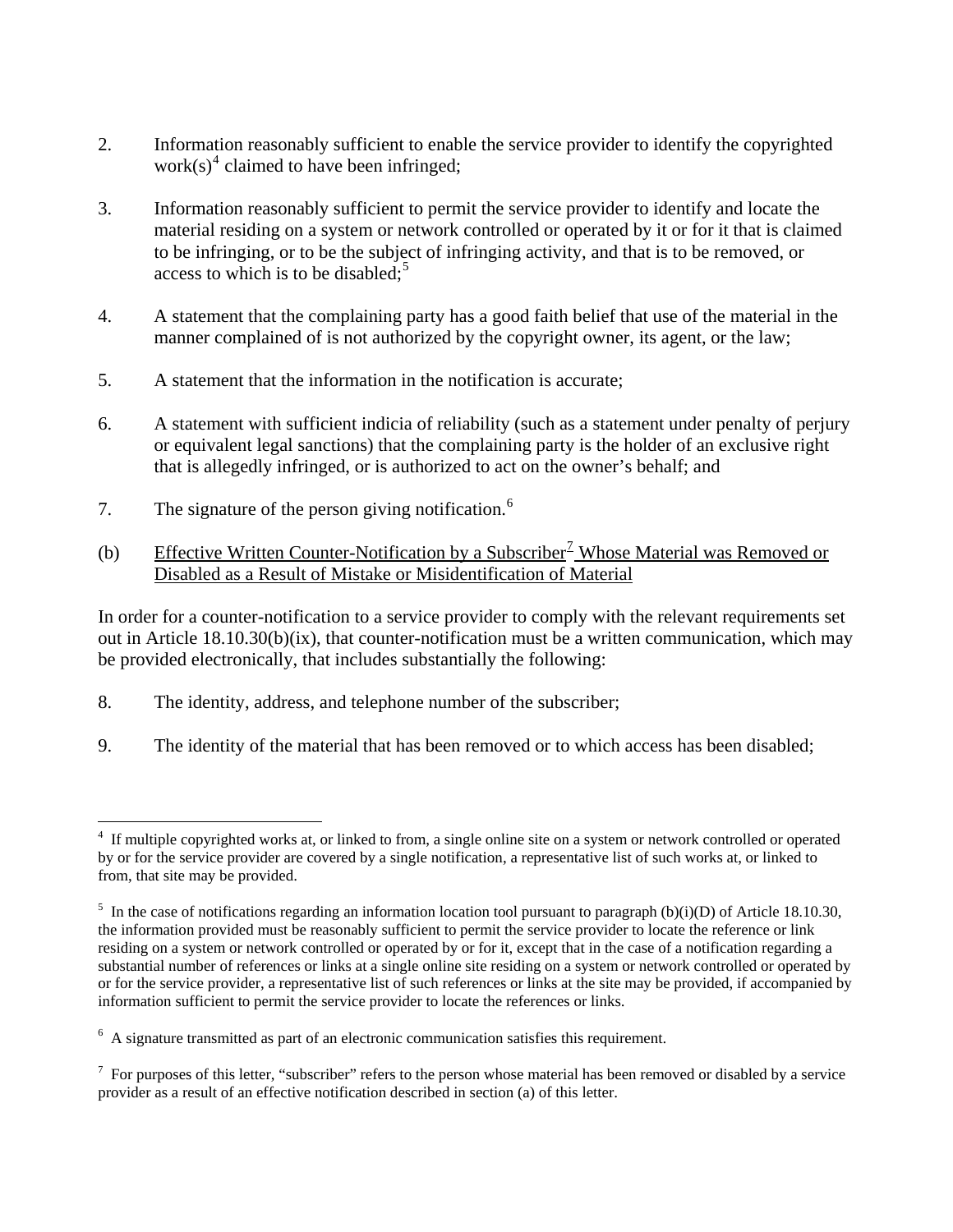- 10. The location at which the material appeared before it was removed or access to it was disabled;
- 11. A statement with sufficient indicia of reliability (such as a statement under penalty of perjury or equivalent legal sanctions) that the subscriber has a good faith belief that the material was removed or disabled as a result of mistake or misidentification of the material;
- 12. A statement that the subscriber agrees to be subject to orders of any court that has jurisdiction over the place where the subscriber's address is located, or, if that address is located outside the Party's territory, any other court with jurisdiction over any place in the Party's territory where the service provider may be found, and in which a copyright infringement suit could be brought with respect to the alleged infringement;
- 13. A statement that the subscriber will accept service of process in any such suit; and
- 14. The signature of the subscriber.<sup>[8](#page-2-0)</sup>

I have the honor to propose that this letter and your letter in reply confirming that your Government shares this understanding shall constitute an integral part of the Free Trade Agreement.

Sincerely,

 [*SGN/*] Hyun Chong Kim

<span id="page-2-0"></span><sup>&</sup>lt;sup>8</sup> A signature transmitted as part of an electronic communication satisfies this requirement.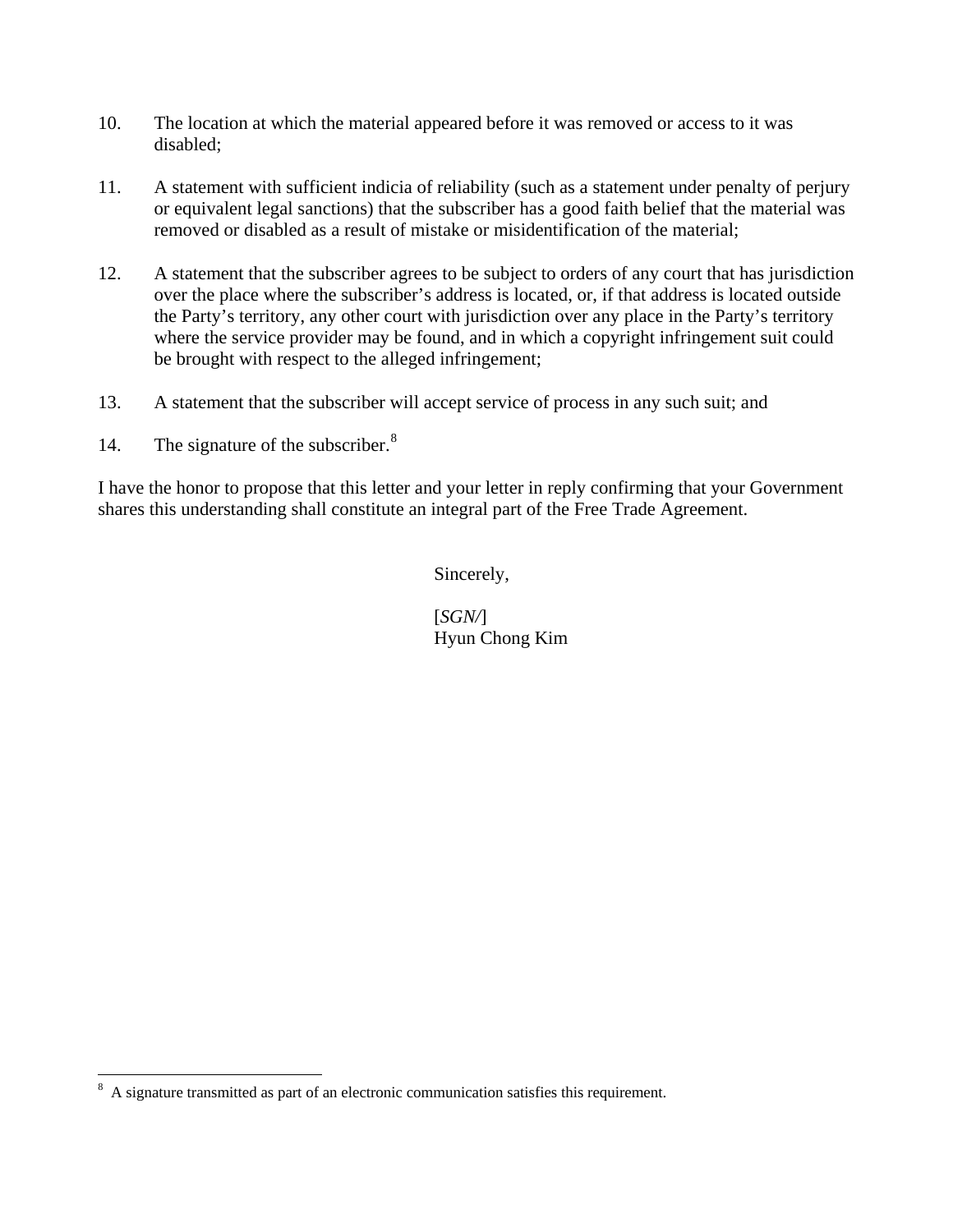June 30, 2007

The Honorable Hyun Chong Kim Minister for Trade Seoul, Republic of Korea

Dear Minister Kim:

I have the honor to acknowledge receipt of your letter of this date, which reads as follows:

I have the honor to confirm the following understanding reached between the delegations of the Republic of Korea and the United States of America during the course of negotiations regarding Article 18.10.30(b)(ix) (Enforcement of Intellectual Property Rights) of the Free Trade Agreement between our two Governments signed this day:

In meeting the obligations of Article 18.10.30(b)(ix), the United States shall apply the pertinent provisions of its law, $<sup>1</sup>$  $<sup>1</sup>$  $<sup>1</sup>$  and any amendments thereto, and Korea shall adopt</sup> requirements for: (a) effective written notification to service providers with respect to materials that are claimed to be infringing, and (b) effective written counter-notification by those whose material is removed or disabled and who claim that it was disabled through mistake or misidentification, as set forth in this letter. Effective written notification means notification that substantially complies with the elements listed in section (a) of this letter, and effective written counter-notification means counter-notification that substantially complies with the elements listed in section (b) of this letter.

(a) Effective Written Notification, by a Copyright<sup>[2](#page-3-1)</sup> Owner or Person Authorized to Act on Behalf of an Owner of an Exclusive Right, to a Service Provider's Publicly Designated Representative $\frac{3}{2}$  $\frac{3}{2}$  $\frac{3}{2}$ 

In order for a notification to a service provider to comply with the relevant requirements set out in Article 18.10.30(b)(ix), that notification must be a written communication, which may be provided electronically, that includes substantially the following:

 $\overline{a}$ 

<span id="page-3-0"></span><sup>&</sup>lt;sup>1</sup> 17 U.S.C. Sections 512(c)(3)(A) and 512(g)(3).

<span id="page-3-1"></span> $2^2$  For purposes of this letter, "copyright" includes related rights, and "works" includes the subject matter of related rights.

<span id="page-3-2"></span> $3$  The Parties understand that a representative is publicly designated to receive notification on behalf of a service provider if the representative's name, physical and electronic address, and telephone number are posted on a publicly accessible portion of the service provider's website, and also in a register accessible to the public through the Internet, or designated in another form or manner appropriate for Korea.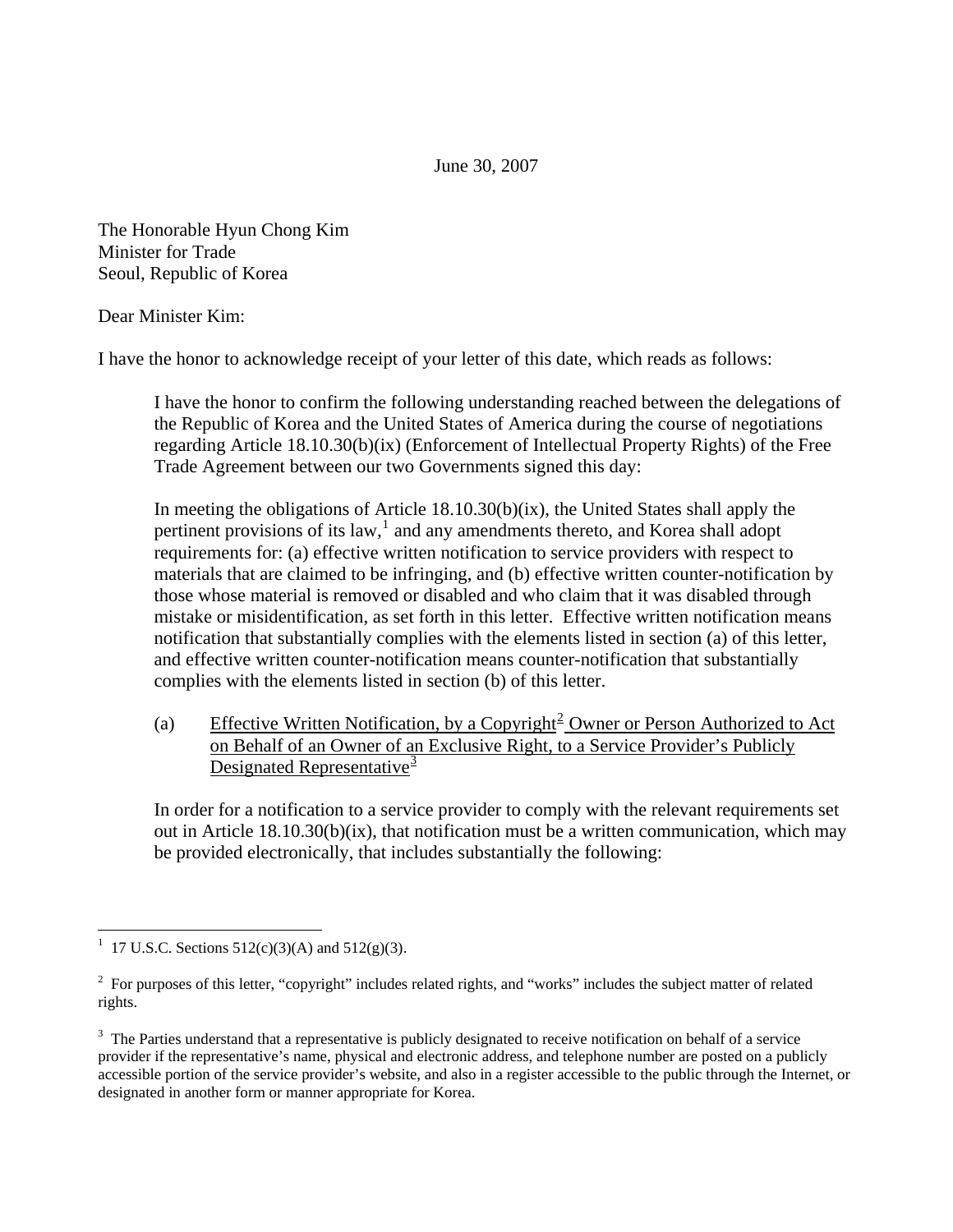## The Honorable Hyun Chong Kim Page Two

- 1. The identity, address, telephone number, and electronic mail address of the complaining party (or its authorized agent);
- 2. Information reasonably sufficient to enable the service provider to identify the copyrighted work(s)<sup>[4](#page-4-0)</sup> claimed to have been infringed;
- 3. Information reasonably sufficient to permit the service provider to identify and locate the material residing on a system or network controlled or operated by it or for it that is claimed to be infringing, or to be the subject of infringing activity, and that is to be removed, or access to which is to be disabled; $5$
- 4. A statement that the complaining party has a good faith belief that use of the material in the manner complained of is not authorized by the copyright owner, its agent, or the law;
- 5. A statement that the information in the notification is accurate;
- 6. A statement with sufficient indicia of reliability (such as a statement under penalty of perjury or equivalent legal sanctions) that the complaining party is the holder of an exclusive right that is allegedly infringed, or is authorized to act on the owner's behalf; and
- 7. The signature of the person giving notification.<sup>[6](#page-4-2)</sup>
- (b) Effective Written Counter-Notification by a Subscriber<sup>[7](#page-4-3)</sup> Whose Material Was Removed or Disabled as a Result of Mistake or Misidentification of Material

In order for a counter-notification to a service provider to comply with the relevant requirements set out in Article 18.10.30(b)(ix), that counter-notification must be a written

<span id="page-4-0"></span> $\overline{a}$ 4 If multiple copyrighted works at, or linked to from, a single online site on a system or network controlled or operated by or for the service provider are covered by a single notification, a representative list of such works at, or linked to from, that site may be provided.

<span id="page-4-1"></span><sup>&</sup>lt;sup>5</sup> In the case of notifications regarding an information location tool pursuant to paragraph (b)(i)(D) of Article 18.10.30, the information provided must be reasonably sufficient to permit the service provider to locate the reference or link residing on a system or network controlled or operated by or for it, except that in the case of a notification regarding a substantial number of references or links at a single online site residing on a system or network controlled or operated by or for the service provider, a representative list of such references or links at the site may be provided, if accompanied by information sufficient to permit the service provider to locate the references or links.

<span id="page-4-2"></span><sup>&</sup>lt;sup>6</sup> A signature transmitted as part of an electronic communication satisfies this requirement.

<span id="page-4-3"></span> $<sup>7</sup>$  For purposes of this letter, "subscriber" refers to the person whose material has been removed or disabled by a service</sup> provider as a result of an effective notification described in section (a) of this letter.